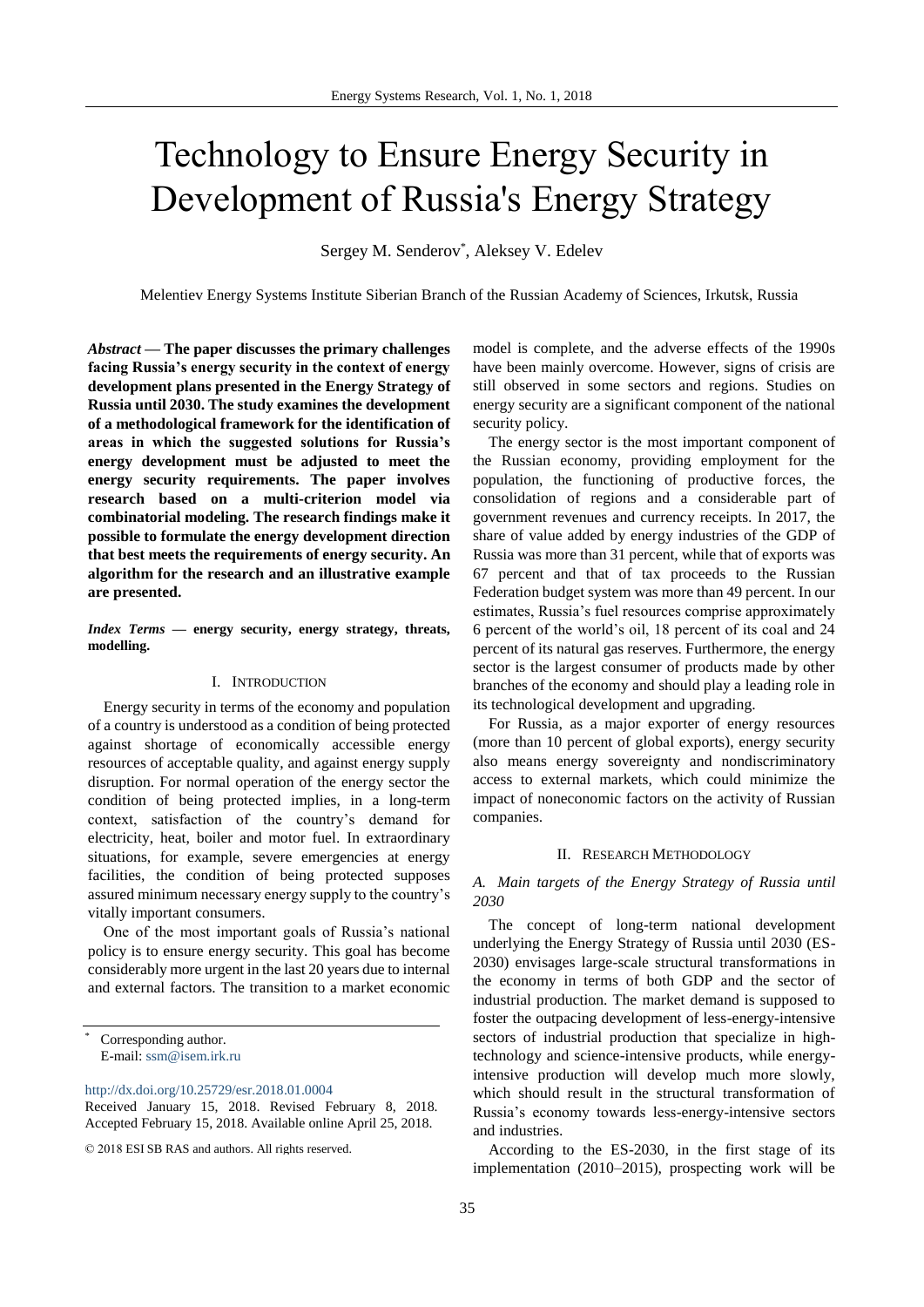activated in the traditional areas of energy resource production. Moreover, all necessary conditions (normative, including legal, tax, institutional, etc.) will be created to develop a mineral resource base of the energy sector in remote and difficult-to-access areas of the country, including East Siberia and the Far East, the shelf of the northern seas and the Yamal Peninsula. A centralized vertically integrated system for the control of mineral resources will be created to allow their most efficient and comprehensive development. By the end of the first stage, the ratio of the annual additions to reserves and the volume of energy resources production will near 1.

In the second stage (2016–2022), active development of oil and natural gas will start in East Siberia; the Far East and shelf areas, including the areas in the Russian sector of Arctic; on the Yamal Peninsula; in the Gulfs of Ob and Taz; the European North; and the Caspian Region. The prospecting work will be performed by advanced technologies using 3D seismic methods. The volumes of prospecting will rise, and its efficiency will be enhanced. This will provide a steady re-production of the mineral resources of the main industries within the energy sector.

In the third stage (2023–2030), the development of the new areas will be continued based on advanced exploration methods and technologies, through public-private partnerships and the attraction of investment, including that from foreign investors. Maintenance of the production volumes of energy resources will call for considerable capital investment in advanced technologies for their exploration and production. Energy resources in the main areas of their production will decrease.

It must be noted that Russia has long faced serious problems hindering the accomplishment of the plans formulated in ES-2030. These are strategic threats to energy security.

#### *B. Strategic threats to Russia's energy security*

Despite the stabilization of the gross energy indicators and their subsequent increase, there are some negative trends in Russia's national and regional energy development:

- the quality of hydrocarbon resources involved in the economic turnover steadily decreases, the efficiency of exploration is insufficient, and the share of difficult-to-extract reserves rises;
- $-$  the wear of fixed production assets in the energy sector is impermissibly high, while the rates of their renewal and creation of construction reserves are low, the service life of most of the facilities has expired, and there is an obvious lag between the domestic energy sector and the world scientific and technological standards;
- emergency situations affecting the fuel and energy supply systems of the country and its regions arise;
- no progress has been made in energy conservation;
- investment shortage in the gas and electric power industries (no more than 70 percent of the funds envisaged in ES-2030 are invested in their development);
- $-$  the diversification of the energy balance structure remains insufficient (the natural gas share in the primary energy balance exceeds 50 percent, and that in the fuel balance amounts to approximately 70 percent). The energy sector of European Russia is characterized by uneven availability of natural energy resources;
- the price and tax policies remain inflexible, which leads to a considerable rise in energy carriers' prices for final consumers. The high prices of energy resources and low efficiency of their use decrease the competitiveness of products made by Russian enterprises and bear heavily on the budgets of all levels.

The key strategic threats to the energy security of Russia were discussed in [1-4 and others]. These threats are wasteful energy consumption, slow elimination of gas and coal price distortions, a lag between additions to the explored reserves of hydrocarbons and their production volumes, a reduction in gas production due to the economic risk of the developing gas resources of the Yamal Peninsula and shelf of the northern seas, an extremely high share of natural gas in the energy balance of Russia's European regions, an insufficient level of investment in the energy industries, severely worn equipment and low equipment upgrading rates in the energy sector.

# *C. Possibilities of satisfying the domestic demand for fuel and energy in Russia*

The negative consequences of the considered strategic threats are applicable to the entire country and all entities of the Russian Federation. Realization of the threats in the considered time horizon can considerably change the estimates of the level of development required for various industries within the energy sector presented in the documents that underlie the Energy Strategy of Russia until 2030. The studies carried out in [2] show that the potential realization of strategic threats to energy security may be assessed through the indicators of primary energy production in Russia.

The comparison of the targets set in the Energy Strategy of Russia until 2030 and the prospective production volumes of primary energy resources in Russia in the event that the strategic threats to energy security materialize shows that the realization of strategic threats to energy security may cause serious problems with the achievement of the targets for the production of primary energy resources outlined in the Energy Strategy of Russia until 2030. Thus, the attainment of an acceptable level of energy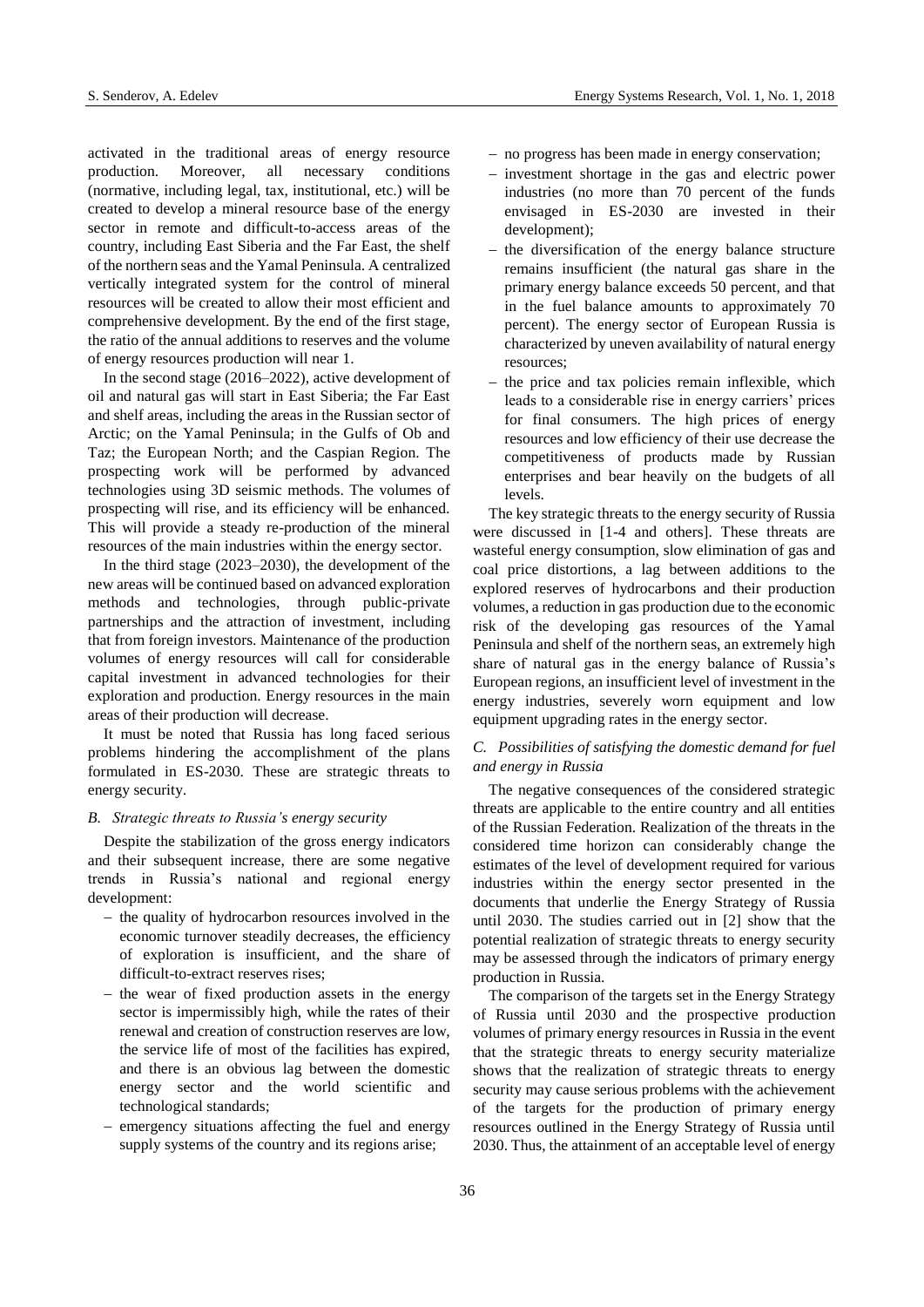security for Russia in the medium- and long-term future requires considerable additional efforts by the State, energy companies and consumers.

The energy security of the country can be ensured and obligations to the world community fulfilled provided that the strategic decisions are made at the governmental level. To overcome the shortage of investment in the energy sector (including prospecting work) and intensify the upgrading of worn and obsolete equipment in the energy industries and the expansion of their capacities, it is crucial to create a favorable investment climate for and enhance the economic efficiency of energy enterprises. It is also necessary to restructure the energy balance of the country, by increasing the shares of coal, nuclear energy and, where possible, renewable energy sources, and reducing the predominant role of natural gas. To ensure energy security, it will also be very important to enhance the energy efficiency of the economy, which can be implemented through the upgrading of the basic production assets in the energy industries.

It is essential to consider the issues of energy security when addressing the problems of energy development management in different countries. The national energy development options to be generated for the medium- and long-term future should give comprehensive consideration to the realizability of different strategic threats to energy security and the issues of reliable fuel and energy supply to consumers, particularly in emergency situations. In this case, energy security means that the population and economy of a country are protected from the threat of shortage of economically available energy resources of acceptable quality both currently and in the long term, and in both normal and emergency situations [1-4].

The level of energy resource self-sufficiency from an energy security standpoint differs from country to country. However, the following key factors are common:

- $-$  the ability of the economy and energy sector to supply energy carriers continuously and in sufficient amounts, thus creating the energy prerequisites for the sustainable functioning and development of the economy and for the maintenance of an adequate standard of living for the population;
- the ability of consumers to consume energy efficiently and limit its demand, thus decreasing the energy imbalance;
- the balance between energy supply and demand, considering the economically sound volumes of energy export and import;
- favorable socio-political, legal, economic and international conditions for the implementation of the indicated abilities by producers and consumers of energy resources.

How can we take into account the energy security interests in a variety of probable scenarios of economic and energy development of a country?

#### *D. Energy security monitoring and indicative analysis*

It appears that one of the necessary conditions to solve this issue is to develop an energy security monitoring system with corresponding indicators characterizing the most critical aspects of energy sector operation and potential development.

The values of these indicators should adequately describe the composition and degree of energy security threats to a country to make it possible to analyze emerging or fading negative trends. Complex interrelations and interdependences in the energy sector can bring about a rather large number of such indicators. Some of them can be specific and are calculated on the basis of primary data on the state of some process, and the others can be integrated to generalize some close or interrelated processes.

Many researchers in the world have identified the most significant indicators. In Europe, this issue is covered in [5- 10], among others. In [11] the authors describe possible strategies to improve the situation with energy security by reducing the use of carbon in the Irish energy system. In [12], the authors describe a new energy security indicator. The paper presents a case study involving 28 European Union countries, as well as determines the level of impact of six different indicators on energy security. In [13], the authors discuss the topic of short- and long-term energy security assessment methods and indicators. The authors of [14] report the findings on the following: energy security definitions, changes in the themes of these definitions, energy security indexes, specific focused areas and methodological issues in the construction of these indexes, and energy security in the wider context of energy policy. The authors of [15] provide an overview of methodologies used for quantitative evaluations of security of supply. The research in [16] is devoted to the influential approach – the "four As of energy security" (availability, accessibility, affordability, and acceptability). The authors of [17, 18] consider the vulnerability approach which focuses the attention of policymakers on the assessment of risks associated with natural, technical, political and economic factors.

In Russia, the issue of the formation of energy security indicators is most fully covered in [1, 4].

To effectively comprehend the large number of energy security indicators of a country, we focused on the following most significant indicators for Russia as determined by an expert:

- $-$  the average physical depreciation of fixed assets in the energy industries;
- $-$  the share of the predominant fuel type in the structure of consumed fuels (or in the energy balance);
- $-$  the relationship between the expected undersupplies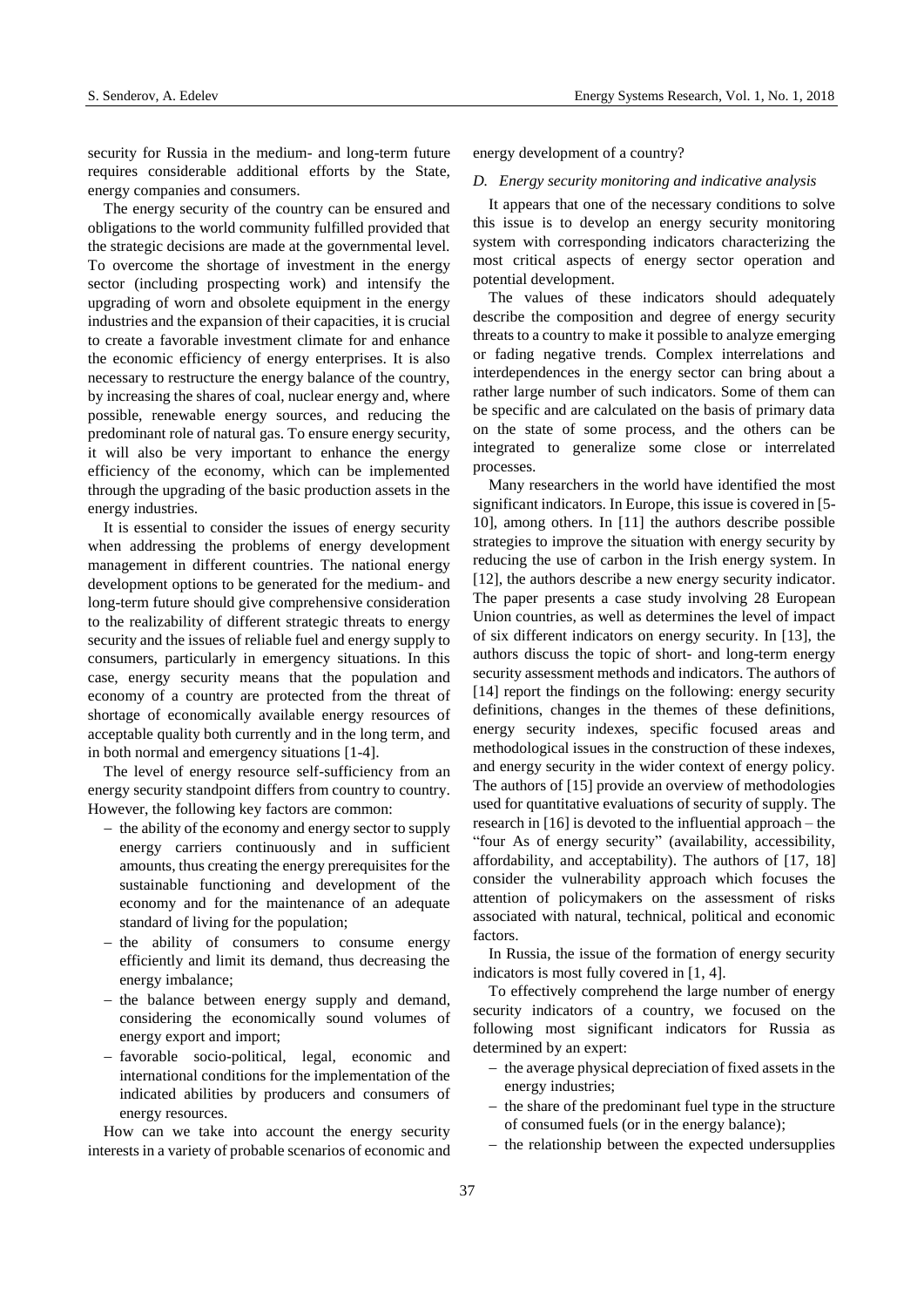of energy resources to Russian consumers and the total demand for them;

- $-$  the relationship between the annual increase in commercially recoverable reserves of primary energy resources and their production;
- $-$  the relationship between the actual excess of production capabilities of energy industries to supply the corresponding resources and the total demand for them (including export);
- $-$  the relative decrease (increase) in the energy consumption per unit of GDP.

Unlike Russia, an energy-independent country that exports its energy resources, for many countries, it is crucial to follow not only the share of fuel dominating the energy balance but also the share of imported energy resources and especially the share of the largest energy supplier (company, region, country) in their total import.

Naturally, the values of indicators themselves without proper processing and interpretation do not indicate the critical or non-critical phenomena and processes. To estimate the values of indicators, it is necessary to substantiate certain threshold values, such as:

- a pre-critical value as a threshold between the acceptable and pre-critical states of the energy sector in terms of the aspect described by this indicator;
- a critical value as a threshold between the pre-critical and critical (unacceptable) states.

Comparison of the estimated value of indicator with its threshold value points to a qualitative state (degree of a crisis) of the considered process or phenomenon. This is how an individual indicator (an individual phenomenon) can be estimated. However, to estimate the energy security level for a state or a scenario of economic and energy development, it is necessary to develop a mechanism for the integration of the values of all of the considered indicators, that often interact with one another directly or indirectly. In other words, an integrated estimate of the energy security level is necessary. It should take into account, where possible, expected changes in most of the indicators for the studied time horizon.

#### *E. Integrated estimate of energy security*

General scheme of the study.

The aforementioned integrated estimate can be obtained by mathematical models that adequately reflect the most important points of operation and development of the energy industries and their interrelations. First of all, these are the models of the national energy sector operation and development. They consider the operation and lines of development of all energy systems as a single complex and take into account the energy needs of the economy. Specialized simulation models are applied to provide information support and make the studies on the balance models of the energy sector closer to the operation and development of real energy systems.

Studies based on such a package of models consider the inter-industry aspects of energy sector reliability and make it possible to comprehensively assess the energy sector capabilities to meet the consumer demand for final energy resources under different operating conditions and in different development scenarios. The capability to diversify the fuel and energy supply and fuel interchangeability are also taken into account.

- The general scheme of these studies has two levels:
- 1. Comprehensive assessment of the implications of possible changes in the operation of energy systems and the entire energy sector, determination of vulnerable points in the fuel and energy supply and the generation of possible solutions for the energy security of the country.
- 2. Assessment of energy development options in terms of energy security requirements and identification of the areas in which these options should be adjusted to provide national energy security.

Level of the energy sector.

The studies on validation of the adjustment areas of energy development scenarios (based on the comparison of the values of the indicators corresponding to a specific scenario and threshold values) can be conducted on the economic mathematical model of the energy sector [1]. The model assesses the current state of the energy sector in normal and emergency situations and determines the areas for the adjustment of the suggested scenarios of the national energy development from an energy security standpoint.

Mathematically, the optimisation problem of energy balances for Russia's regions solved by this model is a classical linear programming problem. Conceptually (in an energy and economic sense), the problem is based on the territorial- production model of the energy sector with the modules of electric power industry, heat, gas and coal supply, and oil refining (fuel oil supply).

The optimisation calculations for the considered situations make it possible to determine

а) the level of possible shortage in individual energy resources for the considered categories of consumers in different areas and the country as a whole (as a value of the discrepancy between the specified demand for an individual energy resource and the possibility of its production taking into account its reserves, the ability to source the energy resource from other regions or countries, its substitution by another energy resource, etc.);

b) the changes in transfer capabilities of inter-area transport ties, which are determined by comparing the respective indices of the considered and initial option;

c) the rational use of the production capacities of energy facilities as well as the distribution of the main energy resources by consumer category. This is achieved by the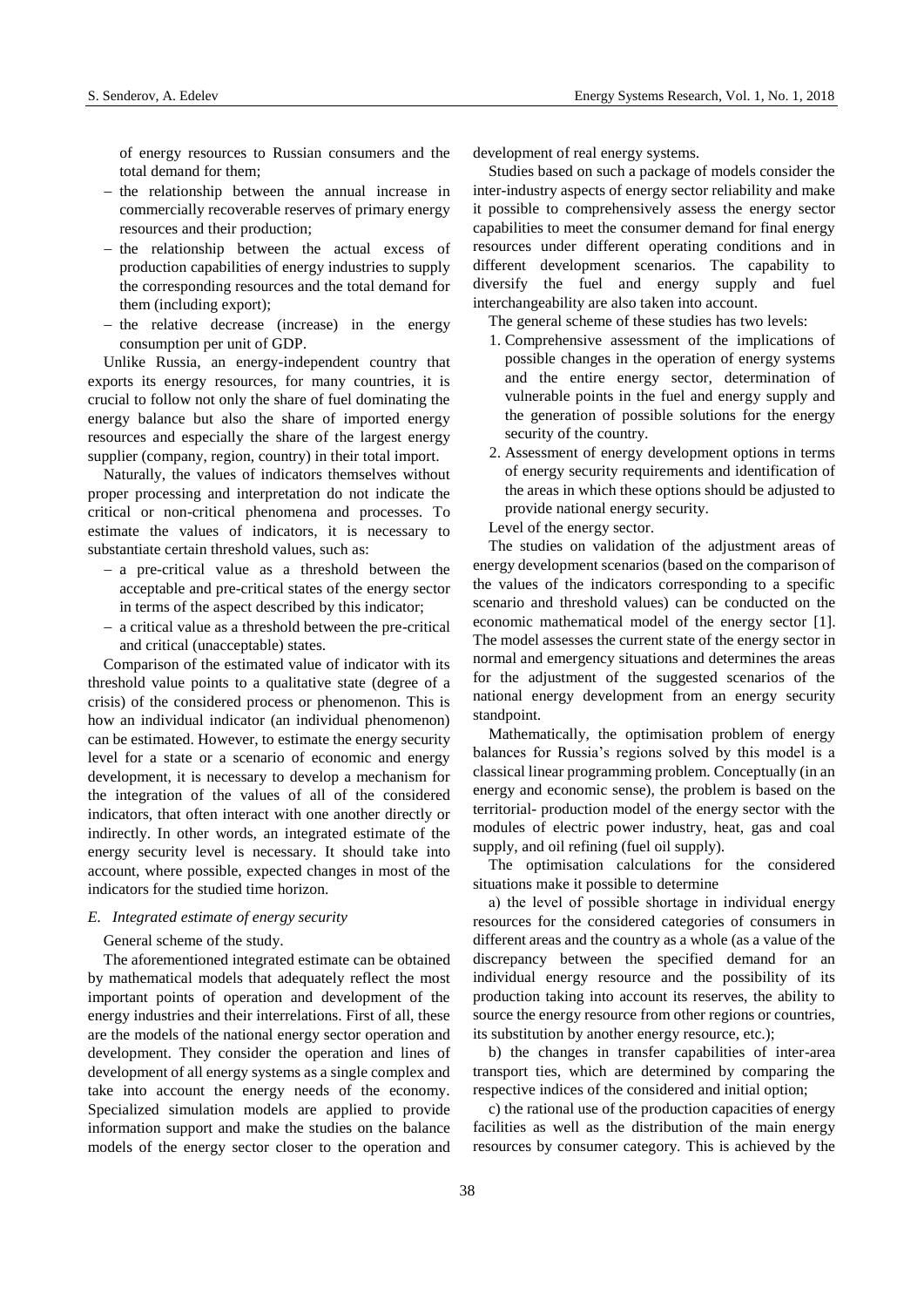analysis of specific interacting economic indices that characterise the costs of additional demand for each type of fuel and energy by federal district.

Level of energy systems.

The second component of the research tools is industryrelated simulation models of the oil, gas and electricity supply. It is shown in [3]. Unlike the balance model of the energy sector, these models are mainly oriented toward a day-long interval and allow us to study all possible changes in the fuel and energy supply in the case of emergency situations and to identify the technological flaws that hinder normal fuel and energy supply.

Research into a certain scenario of energy development makes it possible to obtain the cost of the solution and potential physical amounts of energy undersupply if a threat to energy security materialises. An additional study provides us with the cost of measures to be taken to fully meet the demand for energy resources in this situation. This cost represents the difference in the functional values of the first and the next solutions. Undoubtedly, to obtain adequate estimates, it is necessary to pay special attention to the formation of financial and production indicators used in the calculations. The most important indicators considered here are the indicators of equipment wear, the energy resources situation and the dynamics of changes in the energy: GDP ratio as well as the potential costs of importing the deficient energy resources.

Integrated estimate.

After determining the cost of the measures to meet the demand specified in the studied scenarios of energy development, we can obtain comparative characteristics of different options. The main subject for comparison here will be the sum of the following components:

- $-$  the cost of the solution for the conditions dictated by the studied option of energy development, considering the realization of energy security threats (with a possible shortage of energy resources for consumers);
- the cost of meeting all demand for energy resources under the existing conditions.

The studies based on the economic and mathematical



Figure 1. Graph of the energy development.

model of the energy sector provide an adequate description of the processes, which enables us to take into account the values of most of the indicators that describe the technological, financial and economic characteristics of the energy sector operation. As a result, we obtain an integrated estimate of the energy security level in terms of the part and the aspect described by a set of indices considered in the model.

# III. FORMATION OF SPECIFIC DIRECTIONS FOR THE ENERGY DEVELOPMENT CORRECTION IN TERMS OF ENERGY SECURITY

It is extremely important to follow the values of the most important indicators and their dynamics and to use this analysis to develop ways to solve the corresponding problems to maintain an acceptable level of energy security in the country. This can be carried out only by considering all possible scenarios of energy development in terms of energy security and by choosing the solutions that meet the energy security requirements and, of course, comply with sensible investment limits. In addition, based on expert analysis of such rational, in terms of energy security, scenarios of the national energy development, we can identify specific directions for the adjustment of the national energy development scenarios in terms of energy security.

# *A. Formation of a complete set of all possible energy development scenarios*

In principle, very little is left to do; we must only form a complete set of all logically possible future scenarios of the national energy development. This can be performed by combinatorial modeling ([9], among others), which make it possible to

- identify energy development options and estimate their admissibility in terms of resource, financial and other constraints;
- compare the variants based on different criteria to choose the most suitable;
- identify the trajectories of energy development that are rational in terms of energy security.

In the initial stage of research, the structure of the energy sector is divided into several parts, for example, in terms of territory. For each part, experts construct a graph of development by reference years. Next, by combining the states of different parts of the energy sector that belong to the same time interval, we obtain a set of energy sector states for a definite time moment. The obtained energy sector states correspond to the nodes of the energy development graph, which are then connected with one another by arcs (transitions) (Fig. 1.).

Each transition from state to state represents a trajectory of energy development with the cost of this development and its specific features of fuel and energy supply. In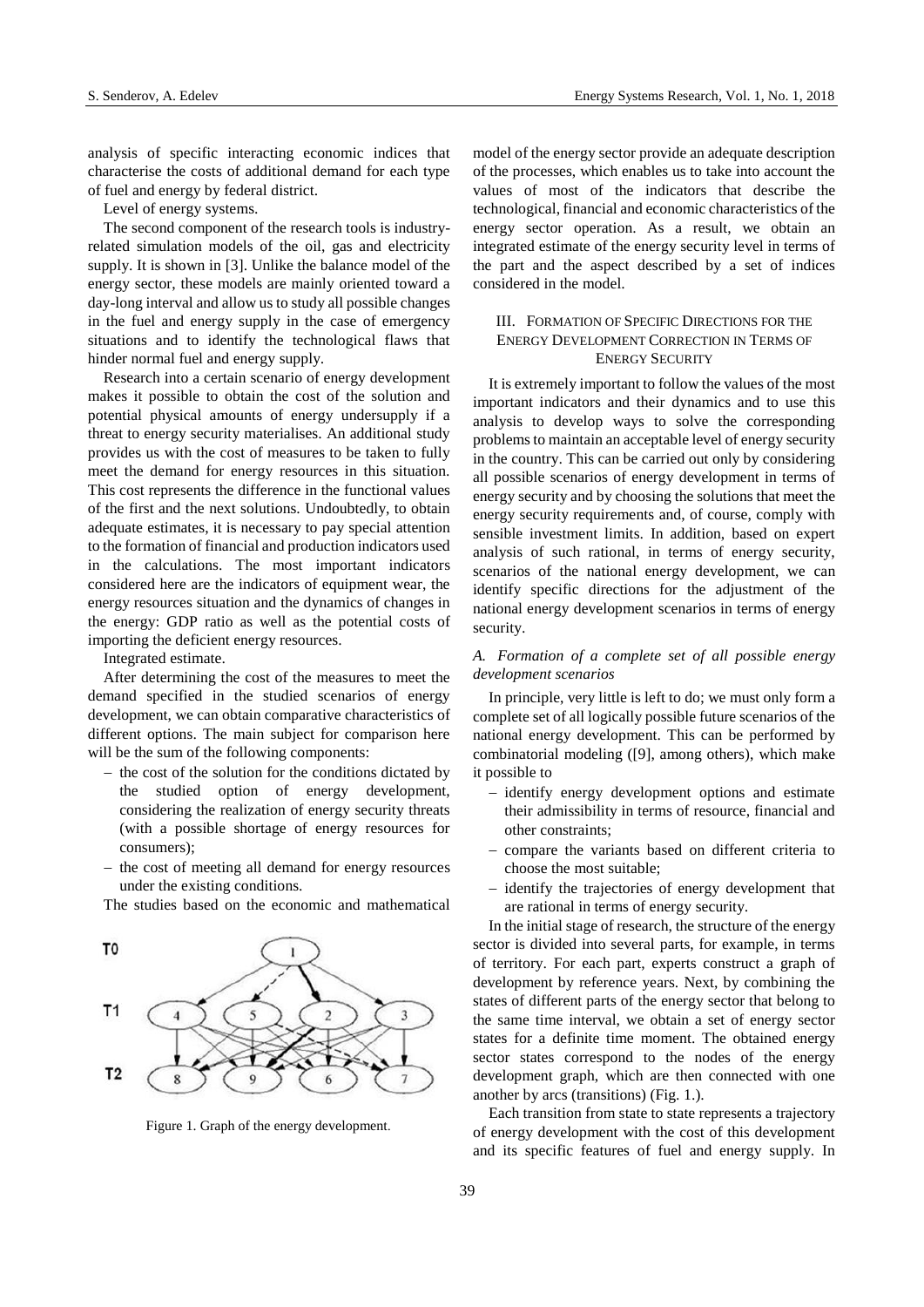

Figure 2. Potential nuclear energy development in the European part of the country.

Figure 1, the trajectory running, for example, through vertices 1, 5 and 7 (dashed line) is more preferable financially and provides the minimum shortage of energy resources for consumers compared to the other trajectories. However, states 5 and 7,

for example, may fail to meet the energy security requirements because the values of the most important energy security indices exceed the threshold values (for example, the threshold of energy import from one supplier is considerably exceeded). Therefore, a slightly more costly variant can be chosen, which consists of states 1, 2 and 9 (bold line) but meets the energy security requirements.

# *B. Example of the usage of the energy development correction principle in terms of energy security*

Let us illustrate how this module works. We will make a simplified analysis of potential levels of development for three energy industries: nuclear energy, gas and coal. Suppose that in the time horizon until 2030, the production capabilities of these industries can develop moderately or remain at the same level (designating such a development intensity by symbol 1) and can develop intensively (designating such a development intensity by symbol 2). The main time samples are the initial state 2016, 2020, and the final time sample 2030.

The territory of Russia will be conditionally represented by three main economic areas: part 1 (European part of the country and the Urals), part 2 (Siberia) and part 3 (the Far East).

For each conventionally considered part of the country, each of the three chosen energy industries may develop with characteristic 1, i.e., moderately, or characteristic 2, i.e., intensively. There can be transitions between other states at different time points. For example, Fig. 2 depicts the possible nuclear energy development in the European part of the country. In the parameters assumed for the example, the graph of development of any energy industry in any economic zone will be identical.

For each of the considered parts of the country, we can now construct a graph of potential options for its energy development until 2030. Within the considered example, in such a graph for one zone, we can consider the transitions between eight energy sector states (three energy systems, each with two potential states) at each of the future time samples. Thus, in such a graph, it is necessary to analyze 16 prospective states of the energy sector in terms of energy security for each economic zone.

By combining different states of the energy sector of these three conventionally separated parts of the country, we can obtain a graph of development for the entire national energy sector. Even for the simplest example at one-time sample, it is necessary to calculate 512 different combinations of states of the individual energy industries. Hence, for two time samples, it is necessary to make calculations for 1024 prospective states. Because it is impossible to display the complete calculated graph, Fig. 3 presents its fragment characterizing only four potential prospective states of the national energy sector at each time sample.

# *C. Estimation of a rational trajectory in terms of energy security*

Estimating the cost of each of the potential options of the national energy development, we can identify a trajectory that is rational in terms of cost minimization and potential shortage of energy resources for consumers from the complete graph, Fig. 4.

We can comment on the selected trajectory as follows.

In 2016, Russia generated approximately 197 bkWh of nuclear power, of which Siberia produced 0 kWh and the Far East - 0.2 bkWh. According to the selected trajectory, by 2020 the total generation of nuclear power could make up nearly 210 bkWh, including 208 bkWh in European part, 1 bkWh in Siberia and 1 bkWh in the Far East. As the trajectory suggests, by 2030 the total production of nuclear power could amount to 250 bkWh including 247 bkWh in European part, 1 bkWh in Siberia and 2 bkWh in the Far East.

The trajectory of moderate development of nuclear power in Russia's European part is less favorable from the production of nuclear energy in the European part could amount to 200 bkWh by 2020 and no more than 210 bkWh by 2030. This situation does not allow us to approach the better structure of the incoming part of the national energy balance.

In 2016, Russia produced approximately 641 bcm of gas, including 589 bcm in European part and in the Urals (including the Tyumen region), 19 bcm in Siberia and 33 bcm in the Far East. According to the chosen trajectory, by 2020 the total production of natural gas and associated petroleum gas could be around 660 bcm, including 590 bcm in European Russia and in the Urals, 30 bcm in Siberia and 40 bcm in the Far East. By the year 2030, the total production of gas could approximately make up 700 bcm, including 600 bcm in European part and in the Urals, 50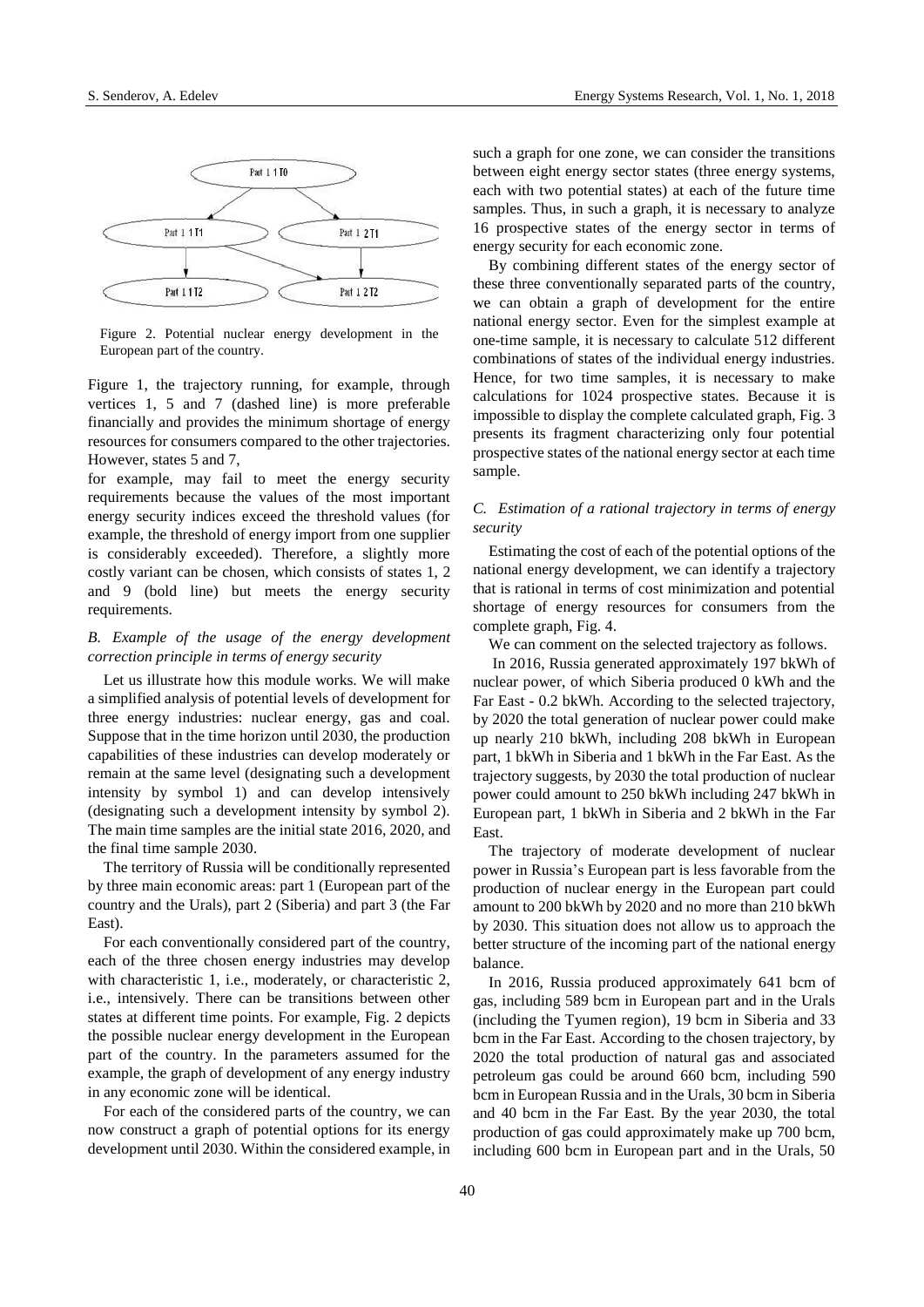bcm in Siberia and 50 bcm in the Far East.

Intensive development of natural gas production in Russia's European part would be too expensive. Given the reduction in natural gas production at the currently operating fields, it is practically impossible to intensively increase gas production. The trajectories of moderate development of natural gas production in Siberia and the Far East are less favorable from the standpoint of energy security. With other (in comparison with the chosen) development trajectories, the production of natural gas in Siberia could be 20 bcm by 2020 and no more than 30 bcm by 2030. In the Far East, these values could be 35 bcm and 40 bcm, respectively. Such a situation does not allow us to achieve a better structure of the incoming part of the energy balance in these regions of Russia.

In 2016, Russia produced 386 mln t of coal, of which 330 mln t was produced in Siberia and 40 mln t - in the Far East. According to the chosen trajectory, by 2020 the total coal production could make up 400 mln t, including 20 mln t in European part, 330 mln t in Siberia and 50 mln t in the Far East. By 2030, as the trajectory suggests, the total coal production could be about 450 mln t, including 40 mln t in European part, 340 mln t in Siberia and 70 mln t in the Far East.

The chosen trajectory indicates the need for an intensive increase in the production of steam coals in Russia's European part and the Far East. This should lead to a better structure of the incoming part of the energy balance of the regions and the strengthening of their energy security. With moderate development, the production of steam coal in the European part of the country by 2020 could be 18 mln t, and by 2030 - no more than 30 mln t. In the Far East, these values could be 45 mln t and 50 mln t, respectively. These values are not enough to achieve these goals. Given the limitations on the railways capacity, intensive development of coal production in Siberia is inappropriate.

## IV. CONCLUSION

It is not necessarily the case that the obtained trajectory (for example, the one presented in Fig. 4), which is "rational" from the viewpoint of energy security, will be rational for the national energy development. The characteristics of the trajectory only demonstrate that, for all of the considered conditions, the other lines of development will be either more expensive or worse in



Figure 3. Fragment of a graph of possible energy development in the country.



Figure 4. An example of a rational energy development trajectory from an energy security standpoint.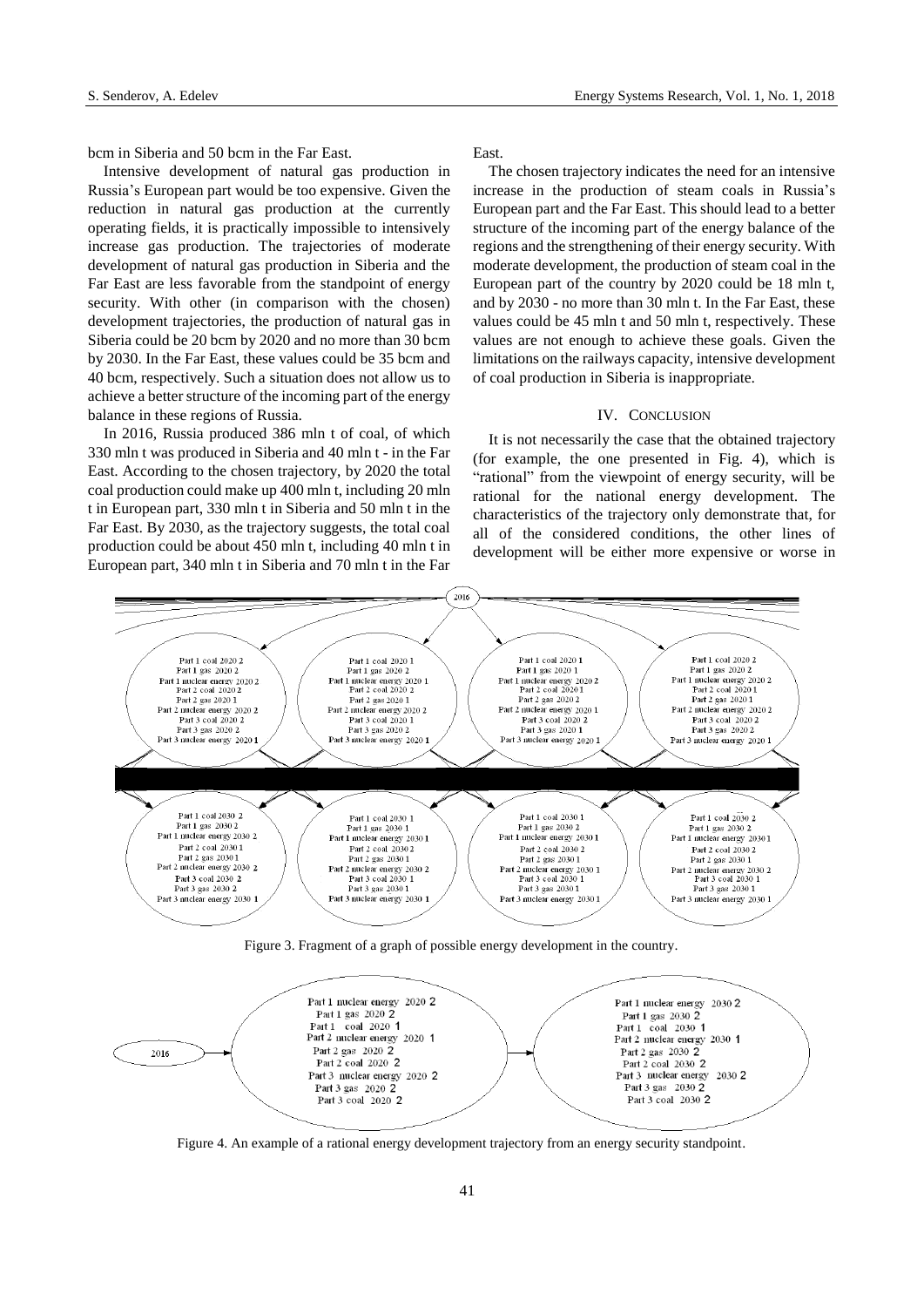terms of energy security in certain aspects. Experts may consider the lines of development close to the "rational" trajectory to be even more interesting in terms of the country and its future economy. However, this is the goal (and the final stage of the algorithm suggested above) - to develop as many trajectories of energy development, which are rational in terms of energy security, as possible, and determine the general lines for the adjustment of the suggested solutions (prepared by the corresponding governmental institutions) for the national energy development, which would take into account the energy security requirements.

In the given example oriented towards Russia, the determining elements for the construction of possible trajectories of energy development were represented by certain regions and their energy strategies. The approaches suggested above can also be applied to other countries, where other elements can serve as determinants. For instance, in countries importing fuel and energy resources, where energy security issues are especially urgent, these determinants can be represented by the types and amounts of the used fuel and energy resources, places and amounts of their purchase at different time points, and necessary levels of diversification of fuel and energy supplies.

## ACKNOWLEDGMENT

This work was supported in the framework of the scientific project III.17.5.1 of the fundamental research program of the SB RAS, reg. No. АААА-А17- 117030310451-0.

## **REFERENCES**

- [1] N.I. Pyatkova, V.I. Rabchuk, S.M. Senderov, Strategic threats of Russia's energy security, in *Energy security of Russia: problems and solutions,* Novosibirsk, Russia: Publish. house of SB RAS, 2011, pp. 8–39. (in Russian).
- [2] V.I. Rabchuk, S.M. Senderov, "Prospects for Fuel and Energy Supply in Russia till 2030 in Terms of Potential Realization of Strategic Threats to Energy Security", *Energeticheskaya Politika*, Iss. 3, pp. 24– 34, Sep. 2010. (in Russian).
- [3] N.I. Voropai, S.M. Senderov, A.V. Edelev, "Detection of "bottlenecks" and ways to overcome emergency situations in gas transportation networks on the example of the European gas pipeline network", *Energy*, 2012, DOI: 10.1016/j.energy.2011.07.038.
- [4] S.M. Senderov, V.I. Rabchuk, N.I. Pyatkova, S.V. Vorobev, "Methodological issues of complex assessment of the situation in the fuel and energy complex of Russia from the standpoint of energy security requirements", in *Energy security of Russia:*

*choice of priorities,* Novosibirsk, Russia: Nauka, 2017, pp. 39–66. (in Russian)

- [5] M.J. Bambawale, B.K. Sovacool, "India's energy security: A sample of business, government, civil society, and university perspectives", *Energy Policy*, 2011. DOI: 10.1016/j.enpol.2010.11.053.
- [6] G.C.K. Leung, "China's energy security: Perception and reality", *Energy Policy*, 2011. DOI: 10.1016/j.enpol.2010.12.005.
- [7] J. Lilliestam, S. Ellenbeck, "Energy security and renewable electricity trade – Will Desertec make Europe vulnerable to the "energy weapon"?", *Energy Policy*, 2011. DOI: 10.1016/j.enpol.2011.03.035.
- [8] L. Hughes, "A generic framework for the description and analysis of energy security in an energy system", *Energy Policy*, 2012. DOI: 10.1016/j.enpol.2011.11.079.
- [9] S.M. Senderov, N.I. Pyatkova, V.I. Rabchuk, "Impact of Natural Gas Market on Power Generation Development in Russia", *IEEE PES Gen. Meet*., July, 2008, Pittsburgh, PA, USA. pp. 30–35.
- [10] Ch. Yeang, T. Jaakkola, "Modeling the combinatorial functions of multiple transcription factors", *Journal of Comput. Biol*, No. 13(2), pp. 463-480, Mar. 2006.
- [11] J. Glynn, A. Chiodi, B. Gallachóir, "Energy security assessment methods: Quantifying the security cobenefits of decarbonizing the Irish Energy System", *Energy Strategy Reviews*, Vol. 15, pp. 72–88, Mar., 2017. DOI: [10.1016/j.esr.2016.11.005.](https://doi.org/10.1016/j.esr.2016.11.005)
- [12] M. Radovanović, S. Filipović, D. Pavlović, "Energy security measurement – a sustainable approach", *Renew. and Sustain. En. Reviews*, Vol. 68, P. 2, pp. 1020–1032, 2017, DOI[: 10.1016/j.rser.2016.02.010.](https://doi.org/10.1016/j.rser.2016.02.010)
- [13] E. Kisel, A. Hamburg, M. Härma, A. Leppiman, M. Ots, "Concept for Energy Security Matrix", *Energy Policy,* Vol. 95, pp. 1–9, Aug. 2016. DOI: [10.1016/j.enpol.2016.04.034.](https://doi.org/10.1016/j.enpol.2016.04.034)
- [14] B.W. Ang, W.L. Choong, T.S. Ng, "Energy security: Definitions, dimensions and indexes", *Renewable and Sustainable Energy Reviews*, Vol. 42, pp. 1077–1093, Feb. 2015, DOI[: 10.1016/j.rser.2014.10.064.](https://doi.org/10.1016/j.rser.2014.10.064)
- [15] A. Månsson, B. Johansson, L.J. Nilsson, "Assessing energy security: An overview of commonly used methodologies", *Energy*, Vol. 73, pp. 1–14, Aug., 2014, DOI: [10.1016/j.energy.2014.06.073.](https://doi.org/10.1016/j.energy.2014.06.073)
- [16] A. Cherp, J. Jewell, "The concept of energy security: Beyond the four As", *Energy Policy*, Vol. 75, pp. 415–421, Dec. 2014, DOI: [10.1016/j.enpol.2014.09.005.](https://doi.org/10.1016/j.enpol.2014.09.005)
- [17] Yu.Ya. Fershalov, M.Yu. Fershalov, A.Yu. Fershalov, "Energy efficiency of nozzles for axial microturbines", *Procedia Engineering*, Vol. 206, pp. 499–504, Oct. 2017, DOI: 10.1016/j.proeng.2017.10.507.